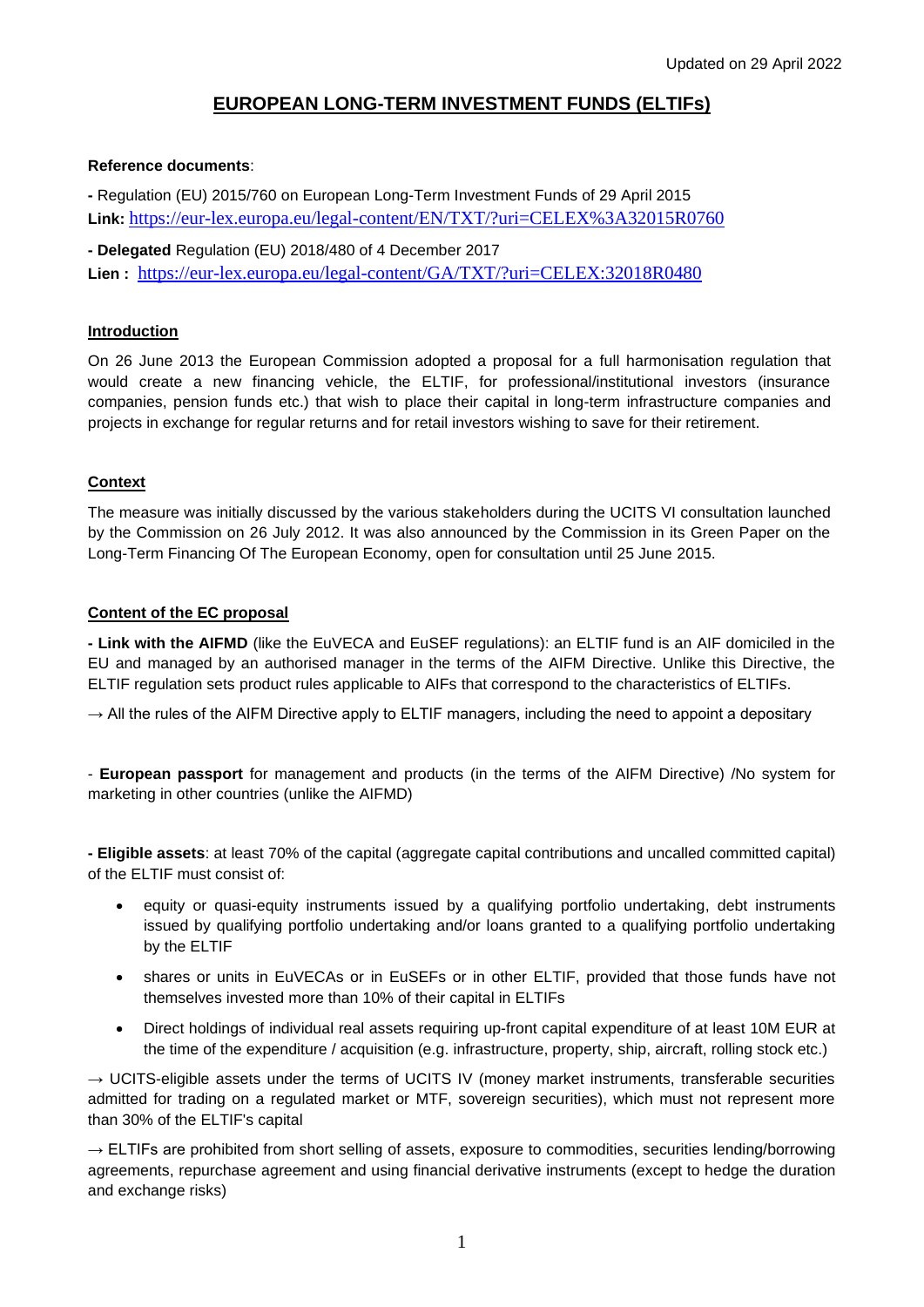## **- A qualifying portfolio undertaking:**

- Is not a collective investment undertaking
- Is not admitted to trading on a regulated market, MTF or OTF
- Has its head office in the EU or in a third country that is not on the FATF blacklist
- Is not a financial undertaking, except a company dedicated to financing infrastructure projects or acquiring/developing/building real assets

## **- Ratios for the composition of an ELTIF portfolio (diversification ratios):**

- Investing at least 70% of the capital committed in eligible assets. Period of 5 years from authorisation for compliance with the 70% ratio.
- Investing no more than 10% in assets issued by any single qualifying portfolio undertaking (a)
- Investing no more than 10% in an individual real asset (b)
- Investing no more than 10% in units or shares of any single ELTIF, EuVECA or EuSEF
- Investing no more than 5% in UCITS-eligible assets where those assets have been issued by any single body
- The aggregate value of units or shares of ELTIFs, EuVECAs and EuSEFs in an ELTIF portfolio shall not exceed 20% of the value of its capital
- The aggregate risk exposure to a counterparty of the ELTIF stemming from over the counter (OTC) derivative transaction or a reverse repurchase agreement shall not exceed 5% of its capital
- As an exception, an ELTIF may raise the 10% limit in (a) and (b) above to 20% if the cumulative value of the assets held by the ELTIF in qualifying portfolio undertakings and in individual real assets exceeding the 10% ratio does not exceed 40% of the capital committed (value of its capital)

**- Limits on concentration:** for the ELTIFs, EuVECAs and EuSEFs in which an ELTIF invests, an ELTIF may not hold (acquire) more than 25% of the capital of a single ELTIF, EuVECA or EuSEF. No limit on concentration for other eligible assets.

**- Leverage (borrowing of cash):** an ELTIF may borrow cash up to 30% of its capital as long as this borrowing serves to finance the acquisition of a participation in eligible assets, is contracted in the same currency as the assets to be acquired and it does not hinder the realisation of any assets held in the portfolio of the ELTIF or does not encumber the assets held in the portfolio of the ELTIF.

**- Marketing to retail investors (additional requirements):** the fund rules must contain a principle of equal treatment for all investors, the ELTIF may not be structured as a *partnership* and retail investors may during the subscription period and at least two weeks after the subscription, cancel their subscription and have the money returned without penalty.

## **- ELTIF = Fund closed to repurchases: redemption, trading and issuance of ELTIF shares or units and distribution of income**

• Investors must not have a right of redemption before the end of the fund's life. The life of the ELTIF must be specified in its rules or instruments of incorporation and must cover to the life-cycle of each of its individual assets and its long-term investment objectives; redemption shall always be possible in cash. Redemptions in kind subject to conditions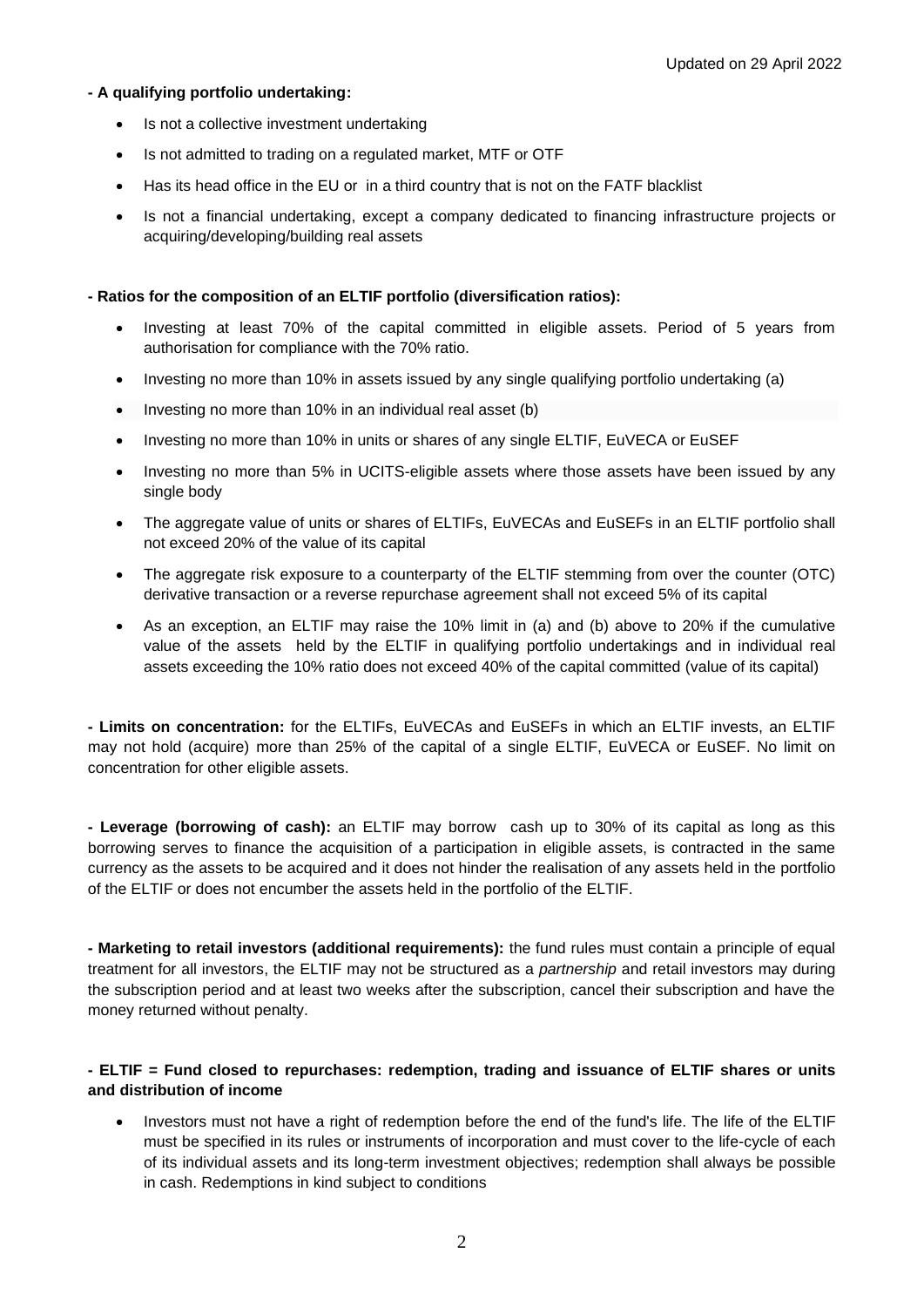- Subscription (issuance of new shares or units) is possible during the fund's life cycle, but no subscriptions below the net asset value can be accepted without a prior offering at that price to existing investors (preference right)
- ELTIF shares or units may be admitted to trading on regulated markets and transferred freely to third parties
- Rules on the distribution of income generated by the ELTIF's assets, obliging the fund to indicate its distribution policy in its rules

**- Transparency obligations (in accordance with the Prospectus Directive and the PRIIPS KID):** prior publication of a key information document and a prospectus.

## **KEY DAYES**

## **Level 1 text:**

- 26 June 2013: Publication of the Commission proposal
- 26 November 2014 : Agreement in trilogue
- 19 May 2015: Publication in the Official Journal of the EU of the Level 1 of the Regulation of 29 April 2015
- 09 June 2015: The Regulation entered into force

### **- 09 December 2015 : Implementation date of the Regulation**

### **Level 2 measures:**

- 08 June 2016: ESMA advice on Level 2 measures
- 04 December 2017: Adoption by the Commission of Delegated Acts

- 23 March 2018: Publication by the Commission in the Official Journal of the UE of Delegated Acts which specifies a number of points that are applicable to ELTIFs:

- the criteria for establishing the circumstances in which the use of financial derivative instruments solely serves hedging purposes
- the circumstances in which the life of the ELTIF is sufficient in length
- the assessment of the market for potential buyers
- the criteria for the valuation of the assets to be divested
- the specification of the facilities available to retail investors

### - 12 April 2018: the Delegated Regulation became applicable

Transitional provisions were provided which to allow existing ELTIFs authorised under the ELTIF Regulation before 12 April 2018 to comply with the Delegation Regulation from 1 May 2019 only.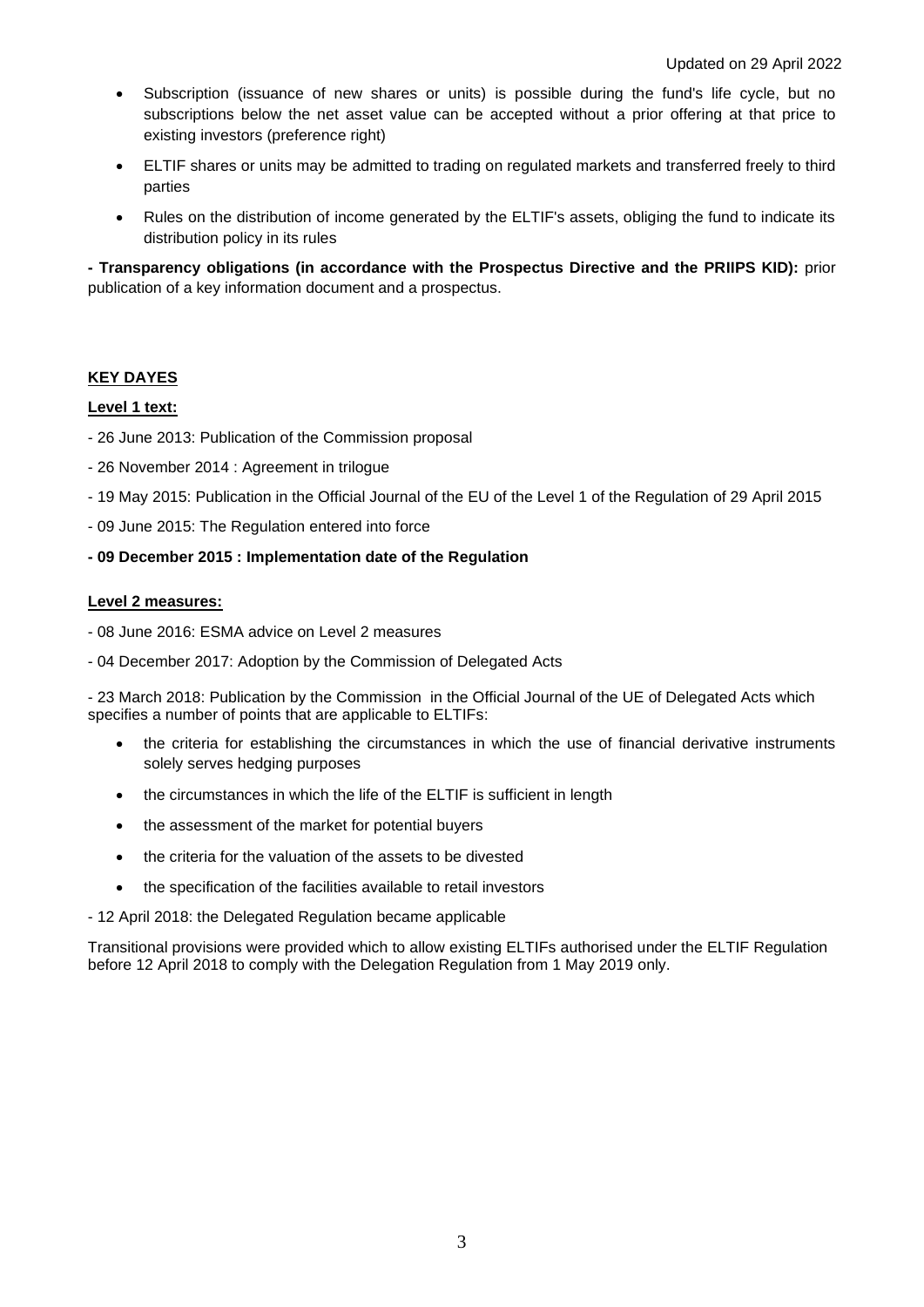- 28 March 2019: ESMA consults on draft ELTIF costs disclosure RTS (Regulatory Technical Standards). Article 25(3) of the ELTIF Regulation provides for ESMA to develop draft RTS to determine the costs disclosure requirements applicable to ELTIF managers. The consultation closed on 29 June 2019. https://www.esma.europa.eu/sites/default/files/library/esma-34-46-89 - cpcost\_on\_eltif\_rts\_3.pdf

- 10 December 2019: ESMA publishes report on responses to its consultation on ELTIF

[https://www.esma.europa.eu/sites/default/files/library/esma34-46-](https://www.esma.europa.eu/sites/default/files/library/esma34-46-91_final_report_on_rts_under_article_25_of_the_eltif_regulation_0.pdf) 91 final report on rts under article 25 of the eltif regulation 0.pdf

The final report provides an overview of the feedback ESMA received to its consultation and sets out the next steps that ESMA will take to achieve its mandate. However, the final report does not contain final draft RTS on the basis that these depend to a large extent on the cost section of the key information documents for packaged retail and insurance-based investment products (PRIIPs), which is currently being revised in the context of the review of Delegated Regulation 2017/653 of the PRIIPs Regulation.

ESMA will assess the most appropriate way to finalise the draft RTS once the review of Delegated Regulation 2017/653 has been completed.

- 16 September 2020: the European Commission has published an impact assessment related to the review of ELTIF Regulation.The deadline for response was 14 October 2020

[https://ec.europa.eu/info/law/better-regulation/have-your-say/initiatives/12570-Long-Term-](https://ec.europa.eu/info/law/better-regulation/have-your-say/initiatives/12570-Long-Term-Investment-Funds-Review-of-EU-rules)[Investment-Funds-Review-of-EU-rules](https://ec.europa.eu/info/law/better-regulation/have-your-say/initiatives/12570-Long-Term-Investment-Funds-Review-of-EU-rules)

- 19 October 2020: the European Commission has launched a consultation on the review of ELTIF Regulation.The deadline for response is 19 January 2021.

[https://ec.europa.eu/info/law/better-regulation/have-your-say/initiatives/12570-Long-Term-](https://ec.europa.eu/info/law/better-regulation/have-your-say/initiatives/12570-Long-Term-Investment-Funds-Review-of-EU-rules/public-consultation)[Investment-Funds-Review-of-EU-rules/public-consultation](https://ec.europa.eu/info/law/better-regulation/have-your-say/initiatives/12570-Long-Term-Investment-Funds-Review-of-EU-rules/public-consultation)

The Commission is intended to improve the effectiveness of the regime for ELTIFS and their managers.

In this consultation, the Commission wants to gather views on the following areas:

- scope of the ELTIF authorisation and process;
- ELTIF investment universe, eligible assets and qualifying portfolio undertakings;
- borrowing of cash and leverage; and
- rules on portfolio composition and diversification.

- 3 February 2021:ESMA has sent a letter to the European Commission hightlighting the areas of the ELTIF's regulation where improvement could be made.

[https://www.esma.europa.eu/sites/default/files/library/esma34-46-](https://www.esma.europa.eu/sites/default/files/library/esma34-46-99_esma_response_on_eltif_review.pdf) 99 esma response on eltif review.pdf

The letter proposes the following changes to the ELTIF regime:

- Eligible assets and investments;
- Authorisation process;
- Portfolio composition and diversification:
- Redemptions; and
- Prospectus and cost disclosure.